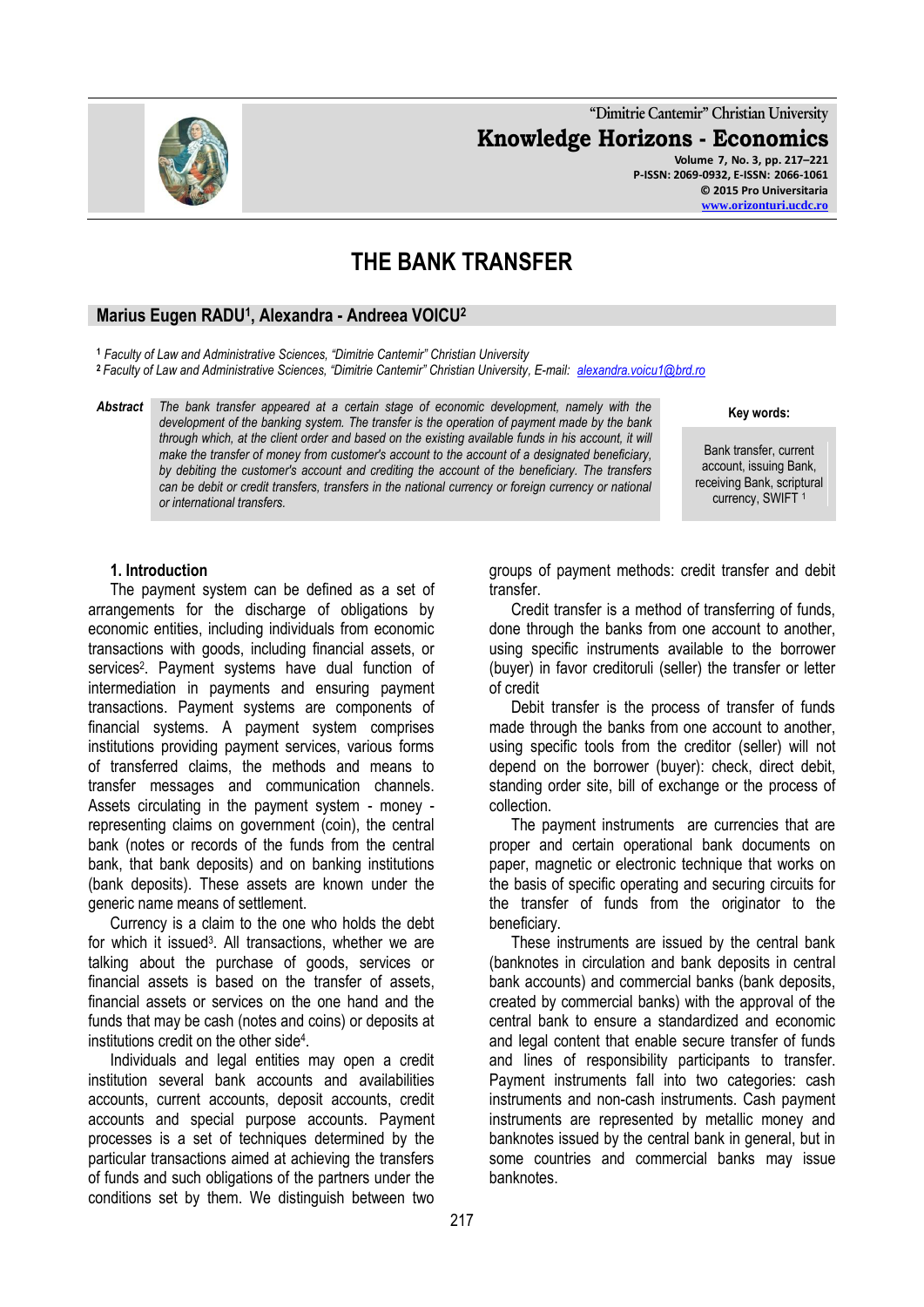## **2. Bank transfer. Definition, characteristics and principles**

Bank transfer occurred at a certain stage of economic development, namely with the development of the banking system. Along the way, bank transfer payment method becomes predominant as whatever the payment instrument used. No transfer, economic transactions would be impossible, therefore it is the cornerstone of banking services.

If as regards other payment instruments Romania's banking legislation is detailing the legal characters and effects in connection with the bank transfers are observed lack of a legal definition. In French law can be observed to avoid granting a regulatory space Monetary and Financial Code, except for the bank transfer in the European economic area<sup>5</sup>, following the implementation at European level of the following:

- Recommendation of 14 February 1990 on the transparency of banking conditions applicable to cross-border financial transactions (90/109/EEC);
- Directive of 27 January 1997 on cross-border credit transfers (Directive 97/5/EC of the Parliament and the Council).

The economic doctrine, bank transfer is defined as a special payment process is done by transferring the amount from one account to another or by debiting and crediting the account payer beneficiary<sup>6</sup>. General transfer order has a legal and therefore credit institutions have the opportunity to establish their own rules of operation of the bank transfer, including specific forms.

Bank transfer is, on the one hand, the specific financial accounting technique used to transfer the records of a certain amount from an account holder of a named ordinator, the account of another subject of law, called the beneficiary of the operation, and on the other hand the movement of funds produced by the effect of accounting operations involving cutting by a bank to its customer order, its credit account to credit the account of another client (opened at the bank or another bank), there necessarily entailing a bank account to which the order relates to the account holder. As a legal nature, the transfer order given by the account holder is a mandate by which the Customer authorizes the bank to debit a certain amount from his account and credit that amount to another account<sup>7</sup>.

In another vision, bank transfer is the transfer of an amount of a bank account in another bank account opened using a bank clearing system<sup>8</sup>. In the literature, some works analyzes the transfer of banking as a separate contract giving the name of the bank giro contract<sup>9</sup> .

Regarding bank transfer into Romanian legislation is made correspondence with the concept of cashless payment, this concept is defined in NBR Regulation no. 10/1994 as any payment made without the use of concrete in its currency but by order, assignment or transfer<sup>10</sup> . The text above the Community and Regulation (EC) 2560/2001 of the Council on Parlamnetului and border payments in euro have been officially translated into Romanian by using the concept of transfer and not virement, although for the same activity we have the term "virement" in French and "transfer" in English.<sup>11</sup>

The transfer payment is a special process which achieves transfer monetary resources from one person to another by debiting the beneficiary. In this case using scriptural currency. From a macroeconomic perspective the transfer has the following characteristics $12$ :

- resulting from the specific method of transferring money circulation as a scriptural currency. Because of this transfer is the process influences the regulation of velocity of money and broad money in circulation also.
- bank transfer is a transfer of receivables as are carried out through bank accounts and the account's value holds the claim that the bank account holder. By paying the transfer decreases their right to request the bank by transferring them shrinkage of claims that the beneficiary.

The transfer payment transaction or transfer is made by a bank through which the client order and based on existing available funds in his account, it will make the transfer of money from customer's account on behalf of a designated beneficiary of it, by debiting the customer account and crediting the account of the beneficiary. For payment by bank transfer it is not necessary any request from the recipient, nor can it make to order, but the order payer<sup>13</sup>.

To achieve this payment instrument requires the involvement of at least one banking company in its development, namely the receiving bank where both the payer and the recipient have accounts with the same bank, the bank running the payer to make available to the beneficiary a certain amount of money<sup>14</sup>. As a main feature, bank transfer implies a bank account of the natural or legal person and the existence of available funds in this account created through previous deposits, receipts or credit from the bank, bank transfer payment method is also an abstract character . Abstract nature of the transfer the following consequences:

• The bank can not refuse a transfer order issued by the customer account holder, if the account has a credit balance; Exception: where public order is violated rules on the procedure of conducting transfers arising from the application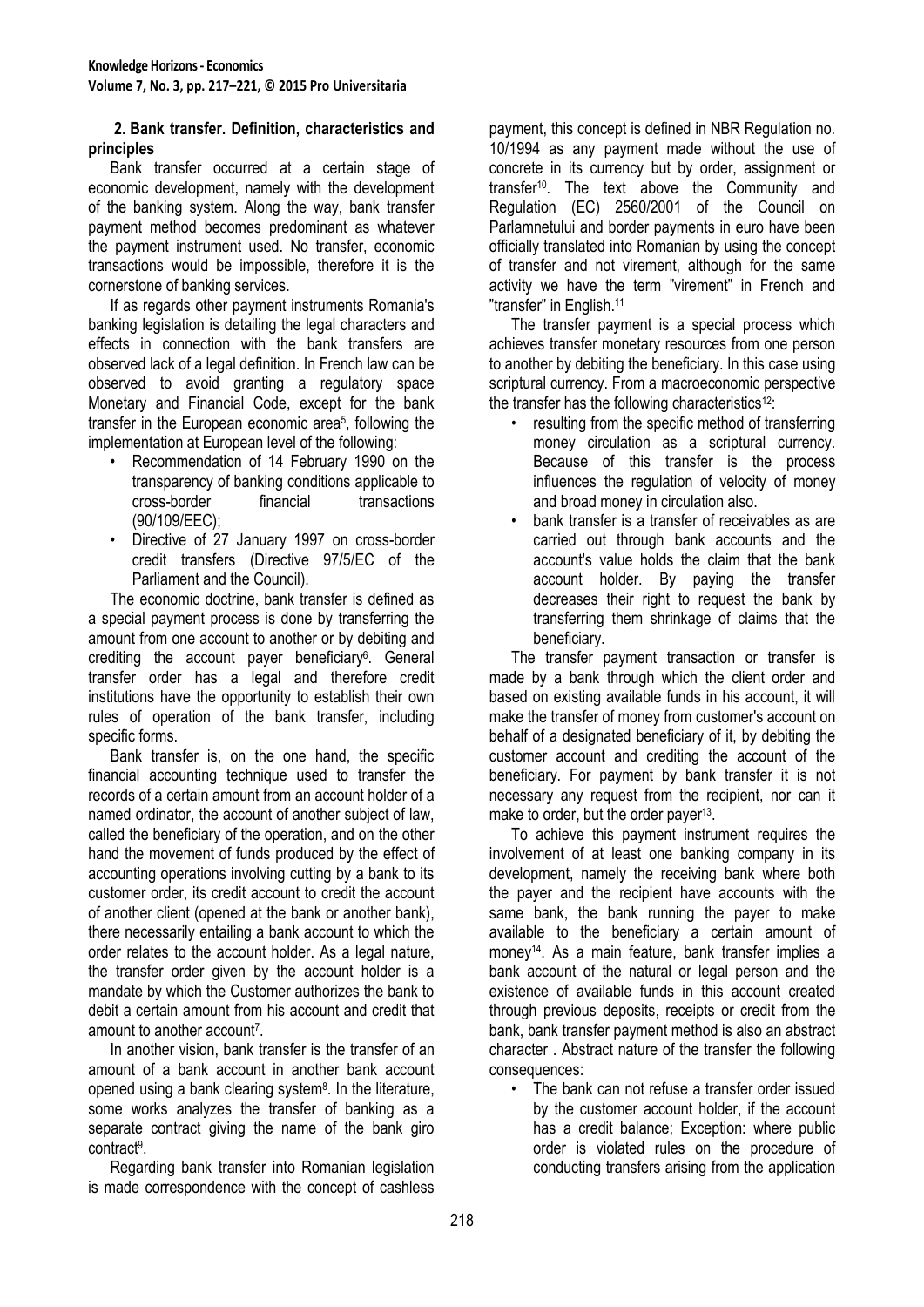of legal provisions on measures to avoid financial deadlock.

- The Bank shall not verify the legal cause of the transfer order, the validity of the legal act does not depend on the validity of this process is achieved by the bank;
- Bank is not obliged to verify by the transfer order has the legal capacity to perform legal document made by bank transfer;
- The transfer results in the birth of a beneficiary's right to bank debt and simultaneously the issuer settle possible claims against the same bank.

From the legal point of view, by means of the bank transfer may be carried out different legal acts and settle an obligation by paying a loan or making a donation, and at economic level the bank transfers an amount dint of moving to another account so by carrying the scriptural currency circulation, bank deposits claims of third parties expresses to the bank, and the transfer is a process of transfer of receivables from bank creditors. Also a very important aspect of macroeconomic viewpoints is that the transfer as scriptural money transfer is an effective tool to combat monetary inflation. Bank transfer principles are:

- The existence of both the payer's bank account and the beneficiary;
- The existence of the account balance at least in the size of the bank transfer;
- Use only the bank transfer payment instruments indicated in the legislation (the provision of payment, request payment provision)<sup>15</sup>.

## **3. Classification transfers**

According to banking institutions involved in the transfer, bank transfer may be internal or intra when conducted between two accounts with the same bank and interbank foreign or when taken between two accounts with different banks. Interbank transfers is done in stages, so the payer issue the transfer order demanding his bank to debit the account with a certain amount, to credit the beneficiary's account opened at another bank, the payer's bank to the beneficiary's bank put a credit equal to the same amount, payee's bank credited his account, the two băncirealizându the settlement of accounts through interbank clearing house. The date of the bank transfer the day the amount is available to the beneficiary's account crediting by the bank. Depending on authorizing the operation distinguish between customer transfers representing a client's order to make a money transfer by debiting his account to one or more beneficiaries and payment of BNR, the case for inter-bank business.

Depending on the purpose of ordering and the payment distinguish between credit transfer and debit transfer.

In a credit transfer, the payer orders his bank (paying bank) promoting payment order specified by the recipient, the paying bank takes the sum of the payer's account and the bank makes the payment to the creditor and creditor bank indicate the amount to the beneficiary.

In a debit transfer the payer authorizes the creditor for such operations, he asks his bank approving the transaction, the creditor filed sum payment documentation (invoice) to the bank and the payer include payment amount on the due date of payment and after payment amount bank branch returns to the creditor's account. Depending on the currency in which the transfer is made, transfers will meet in lei and foreign currency transfers.

A feature of the bank transfer is the placement banks that form the circuit between originator and beneficiary. If the transfer is between the banks from those countries can talk about a national transfer (which may be between branches, branches of the same bank or between different banks involving transfer of funds between them) or, if they are between banks located in different states is We can talk about an international transfer, which has the same specific difference that involves an international transfer of funds<sup>16</sup>. National transfers are achieved by means of interbank communication, following strict procedures specific national banking structure and operational peculiarities of each bank individually, the embodiment of which is classic (for a duration of 1-2 days) or telex type (transfer made the same day of submission of the payment order by the payer).

## **4. International bank transfer**

There are some features when using payment in foreign currency retention especially in countries with currency (as is the case of Romania) where it follows certain procedures, most often required by national legislation or rules of the NBR instructions. These procedures affect especially how to make payments in foreign currency accounts as there is in local currency and foreign currency accounts, aiming to whether or not payment necessary availability and also, if possible based bank to acquire cash in asked currencies national currency necessary to carry out the bank transfer.

Most international bank transfers are made in foreign trade operations, it is necessary to make a payment by the importer. The transfer of funds is done through various methods based on various reasons that are not subject of this presentation. It should be noted that only the transfer porpriu itself is often performed before actually tranfer funds based banking agreements or national standing endorse warranty and guarantee the transfer of funds. In addition it may be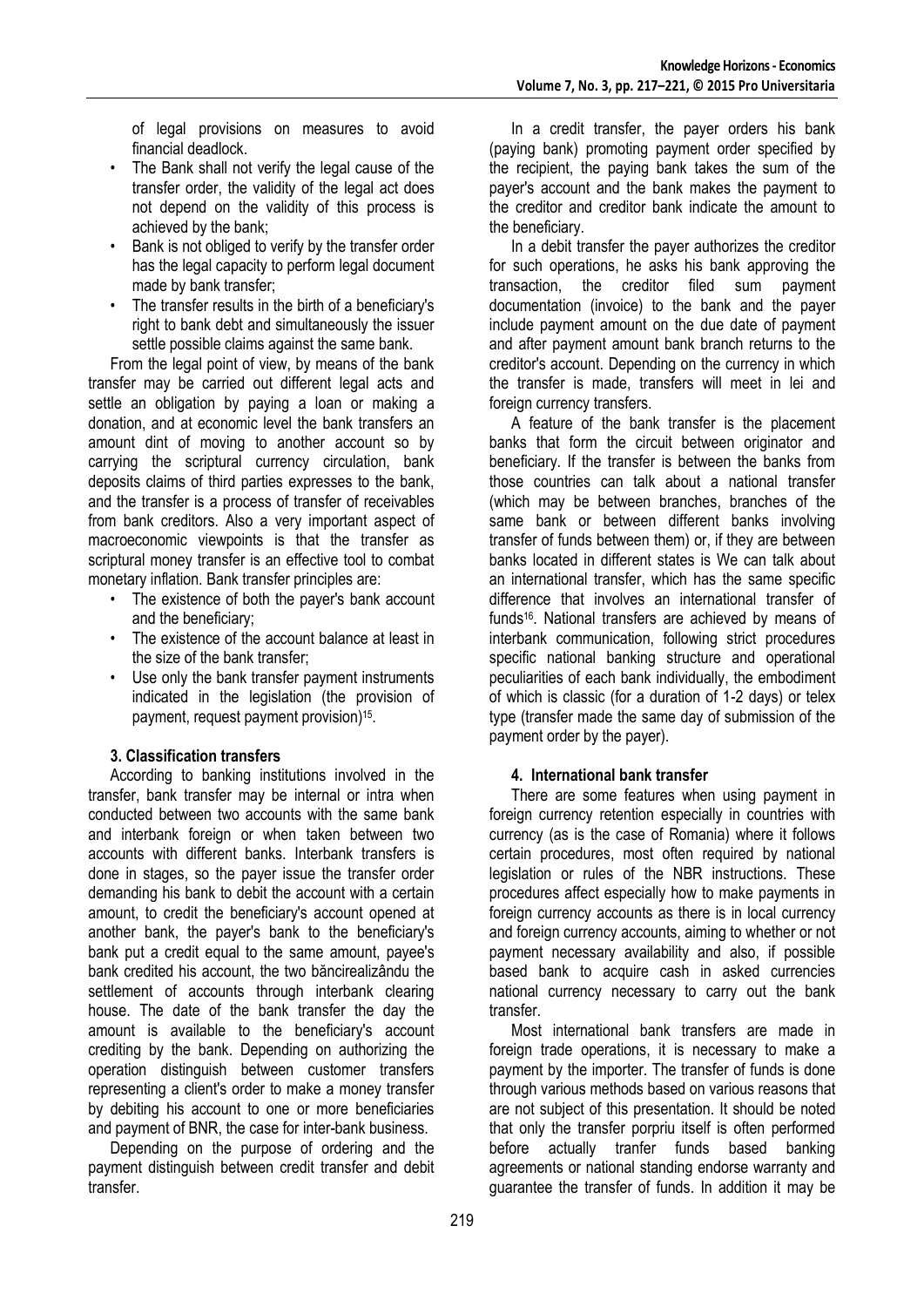recalled that, in the desire to eliminate the drawbacks of classical methods of mail or telex transfer and to meet the requirements of speed, privacy and security requirements of international transactions was founded in May 1973 the company "SWIFT" (Society for Worldwide interbank Financial Telecommunication) is an international interbank network communication electronically<sup>17</sup>.

SWIFT is designed in a modular manner and comprises three levels of operation:

- bank with their terminals:
- National cumulatorul role concentration node information (national)
- switching center represented by a relay system SWIFT network for coupling to the country which they are distributed.

There are, at this moment, three such centers of switching, in the US - having assigned countries in North America, South America and the Far East, in Belgium (Brussels) - having assigned European countries like France, Italy, Belgium, Spain, Denmark and Israel and in the Netherlands (Zoeterwonde) where there are two switches, one for Germany, Austria, Switzerland, Hungary and other UK, Scandinavia, the Netherlands, Greece, Portugal<sup>18</sup>.

To achieve SWIFT transfers, the buyer (borrower payment) performs the usual operations of any payment to a beneficiary. The main role in this way it has bank transfer launching coded messages in interbank network like any other process execution requesting transfer to the beneficiary's bank, of the bank transfer being made in achieving the 20 minutes (normal pocedura) or 5 minutes (emergency procedures).

## **V. Risks in bank transfer**

The bank transfer itself is done often before the actual transfer of funds, based on standing agreements or national bank guarantee and guarantee endorse the transfer of funds. For this reason the transfer by transfer certain risks, such as risk of revocation and the risk of system <sup>19</sup> . The first type of risk assumed, as in the period from submission of payment order (the order of transfer) and until its processing (ie extraction amount indicated in it payer's account) the payer has the right to cancel the payment.

In this case, the provision for payment submitted by the beneficiary is not making this payment guarantee. The possibility to reduce this risk - reducing the term of the provision of payment processing.

The second type of risk requires the existence of technical errors, including the system that do not allow entry of the cashed beneficiary.

The simplest example - because of an error in the account number of the beneficiary, unintentionally

committed payer, payee's bank can not record sum to the beneficiary and forced her to return the payer's bank. Again this provision of payment, including paying bank entries, which certifies payment is not guarantee its collection for the beneficiary<sup>20</sup>.

## **6. Concluding remarks**

In conclusion, the bank transfer is a special cashless payment process carried out by transferring a sum of money in local currency or foreign currency account which receives authorizing the beneficiary's account, meaning first debiting and crediting the account of others. In Romania, using bank transfer as payment process is governed by Regulation No. 4/1996 regarding the payment by bank transfer to the beneficiary's direct request consent by debiting the payer's account - direct debit- and the norms No. 9/1996 on the execution of standing orders.

## **References**

- 1. Bogdan Căpraru, *Activitatea bancară - Sisteme, operațiuni și practici*, Ed. C.H. Beck, București, 2010;
- 2. C.Basno, N. Dardac, *Operațiuni bancare*, Editura Didactică și Pedagogică, 2001;
- 3. Daniela Iuliana Radu, *Drept bancar,* Editura ProUniversitaria, București, 2014;
- 4. D. D. Șaguna, M.A. Rațiu, *Drept bancar,*  Editura C.H. Beck, București, 2007;
- 5. *Dictionar bancar si de asigurari*;
- 6. *Dictionar de drept international al afacerilor*;
- 7. D. Guggenheim, *Les contrats de la pratique bancaire suisse,* 2erne edition*,* Georg, Geneve, 1989;
- 8. Ion Turcu, *Operațiuni și contracte bancare. Tratat de drept bancar,* ediția a V-a, Vol. II, Editura Lumina Lex, București, 2004;
- 9. Jean-Pierre Faugère, *Moneda și politica monetară*, Ed. Institutul European pentru Cooperare Cultural-Științifică, Iași, 2000;
- 10. L. Săuleanu, L. Smarandache, A. Dodocioiu, *Drept bancar,* ediția a II – a, Editura Universul Juridic, București, 2011;
- 11. Mariana Negruș, *Plăți și garanții internaționale,*  Editura C.H. Beck, București, 2006
- 12. S. Piedelievre, *Droit bancaire,* PUF, 2003;
- 13. Tom Kokkola, *The payment system Payments,* securities and derivatives, and the role of the eurosystem*, Ed. European Central Bank, Frankfurt am Main, 2010;*
- 14. [http://www.swift.com/about\\_swift/company\\_inf](http://www.swift.com/about_swift/company_information/leadership_council) [ormation/leadership\\_council;](http://www.swift.com/about_swift/company_information/leadership_council)
- 15. [http://www.swift.com/about\\_swift/company\\_inf](http://www.swift.com/about_swift/company_information/leadership_council) [ormation/leadership\\_council.](http://www.swift.com/about_swift/company_information/leadership_council)